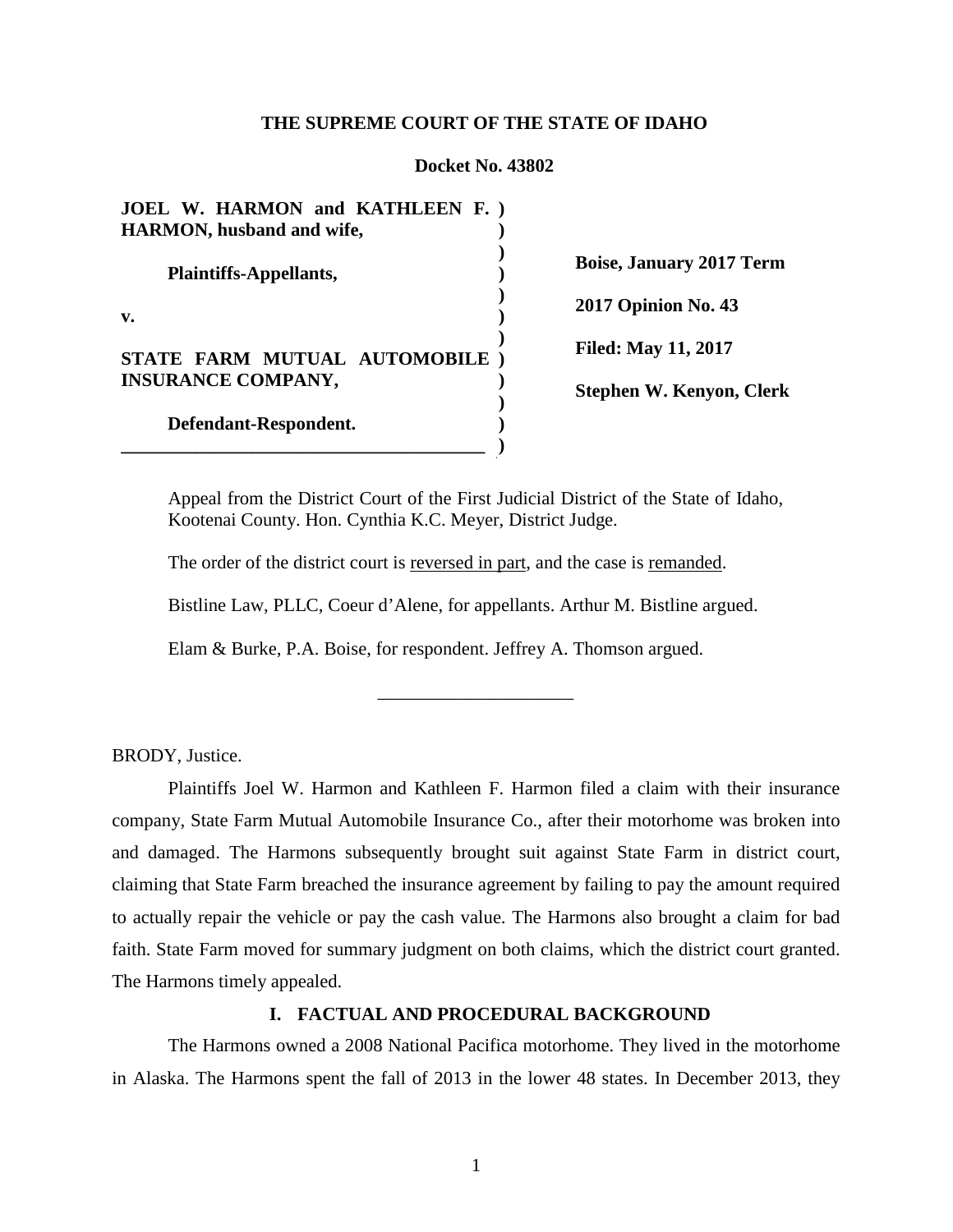placed the motorhome in storage at a facility in Spokane, Washington, and planned to keep it there until spring.

On December 19, 2013, the motorhome was burglarized. The dashboard was severely damaged when the intruders removed electrical components. The Harmons immediately filed a claim with State Farm. State Farm acknowledged receipt of the claim on December 22, 2013, and assigned a Claim Associate to handle the claim. The insurance policy at issue provided comprehensive coverage for the motorhome subject to a \$500 deductible.

Following the loss, the Harmons obtained a written repair estimate from the facility where the motorhome had been stored. The repair estimate which was dated January 21, 2014, contained two separate estimates. The first estimate totaled over \$184,000 and included \$155,000 for the custom molding of a new dash because the old dash could not be repaired and a replacement could not be found. The second estimate was titled "Estimate with Figures Available." This estimate totaled \$18,491.36 and included \$2,000 for replacement of the dash, even though a replacement unit could not be located.

In January 2014, the Harmons were in touch with a State Farm claim representative via telephone. Mr. Harmon stated in his affidavit in opposition to summary judgment that "[the claim representative] informed us that State Farm would be totaling the coach because the dash could not be repaired, that no existing replacement was available, and that the dash could only be re-manufactured for a cost of approximately \$155,000.00." State Farm did not dispute these statements.

Sometime in April or May 2014, Mr. Harmon spoke again with the State Farm claim representative via telephone. Mr. Harmon stated in his affidavit that the Claim Representative informed him at that time that State Farm did not consider the motorhome a total loss and that State Farm would pay the repair cost based on an estimate of the cost if a dash were actually available. On May 29, 2014, the claim representative sent Mr. Harmon a letter confirming their conversation and offering to pay \$18,491.36 for the damage to the motorhome. The letter stated in part:

The issue has been to get a replacement dash, to be able to complete the repairs to your motorhome. After much research by RV Northwest, *it appears there is not a replacement dash available, new or used.* I have spoke [sic] with several RV repair facilities myself. *If a dash was available I was told the price would be in the \$2,000.00 range. I have taken the parts prices, labor prices, etc from the RV Northwest estimate and added \$2,000.00 for a dash*. These figures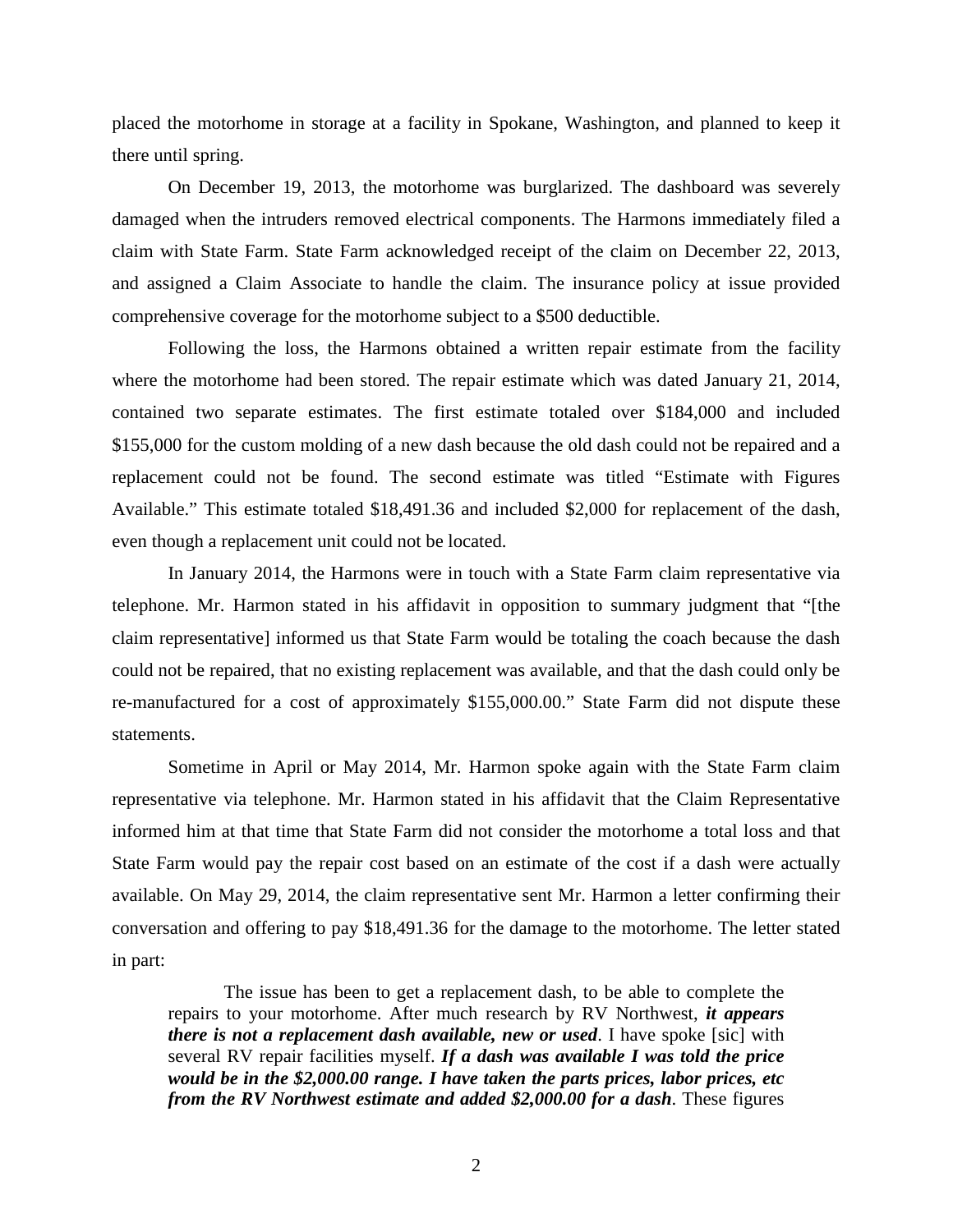total up to, [sic] \$18,491.36. I can write you a check for this amount. If there is any additional parts needed, additional labor, or parts increases, we will review them and handle it as a supplement.

Your motorhome is not a total loss because of an obsolete part, or because a company goes out of business and parts are no longer available. *I am obligated to pay for what the part would cost if it was available.* In this case the estimate for a replacement dash was \$2,000.00.

If you have any additional information, or any questions, please give me a call. I am willing to look at any prospects with the idea of getting your motorhome back to the way it was prior to this incident. Thanks for your cooperation.

(Emphasis added).

Approximately three weeks after receiving this letter, the Harmons filed suit against State Farm alleging breach of contract and bad faith. On July 21, 2014, State Farm filed an answer and moved to stay the proceedings and compel an appraisal process that is required when there is a disagreement between the parties as to the cost of the repair or the actual cash value. It is undisputed that State Farm again offered to pay the Harmons what it estimated to be the actual cash value of the motorhome while the motion to stay proceedings was pending. The Harmons rejected the offer. On August 22, 2014, the parties stipulated to entry of the stay and to participate in the appraisal process. Thereafter, the parties traded letters concerning what would be determined by the appraisers. The Harmons demanded that the appraisers determine the actual cash value of the vehicle. State Farm, on the other hand, demanded the appraisal of both the cost of repair and the actual cash value.

On October 27, 2014, the claim representative sent the Harmons a letter advising them of new repair options. A used replacement dash from the previous model year had been located. The used dash would fit the space in the Harmon's motorhome, but was not an exact match. State Farm also advised the Harmons that another repair specialist had determined that their existing dash could be repaired. The claim representative enclosed two estimates, one for replacing the dash for \$18,994.22 and the other for repairing the dash for \$18,252.89, both of which would be subject to the \$500 deductible. State Farm requested that the Harmons choose between either replacing the damaged dash or repairing it. The Harmons advised State Farm a few days later that they wanted to discuss the feasibility of repairs with their expert.

On November 10, 2014, the Harmons advised State Farm that they chose to have the dash repaired. On November 21, 2014, State Farm paid the Harmons \$17,752.89—the amount of the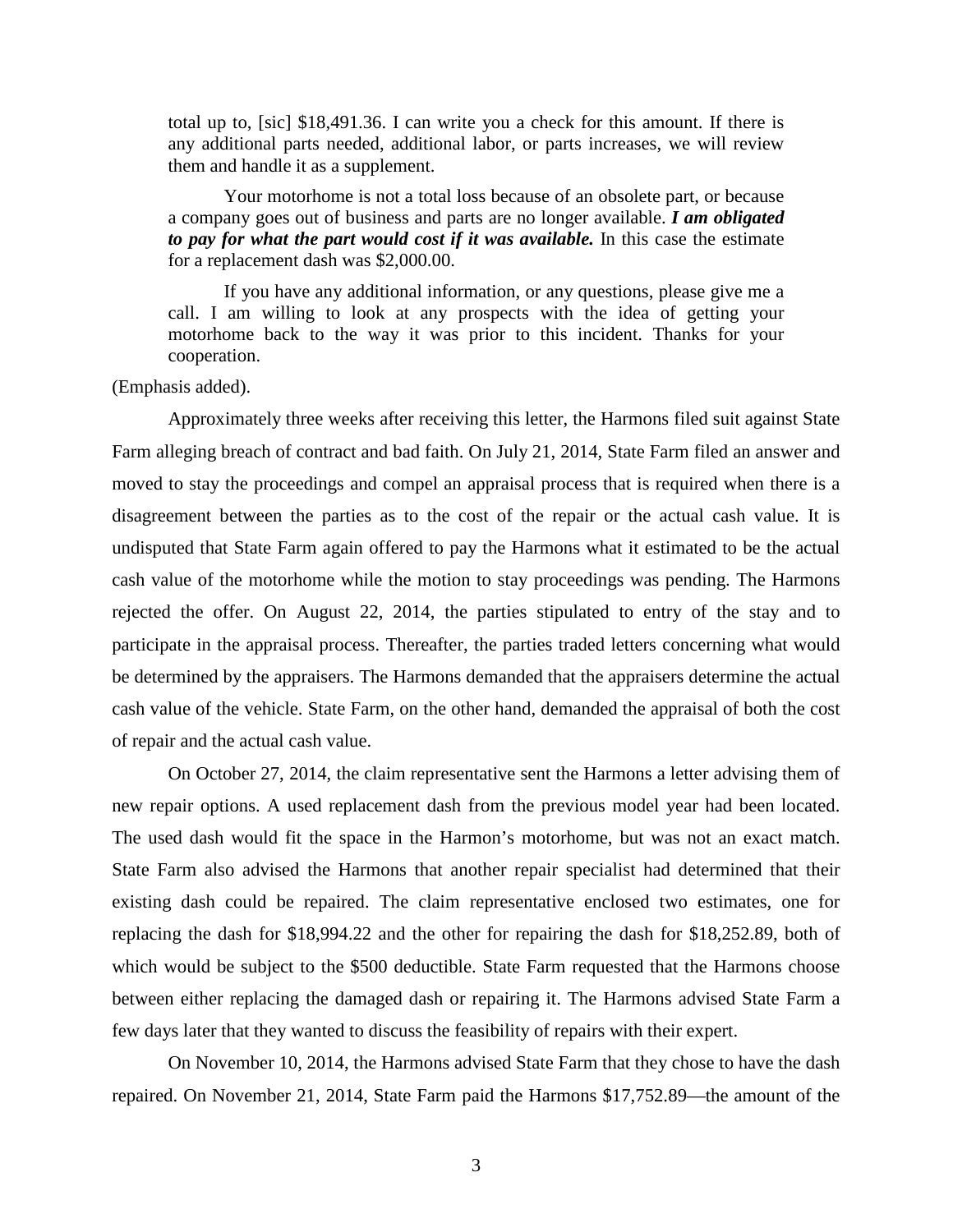repair estimate less the \$500 deductible. On January 30, 2015, the umpire involved in the appraisal process, issued a decision finding that the cost of repair was \$18,252.89—the amount State Farm had tendered previously less the \$500 deductible.

After State Farm tendered payment, the parties again traded letters regarding the repairs. In February 2015, the Harmons advised State Farm that they would have the repairs made subject to their right to reject if the repairs were not satisfactory. The Harmons also asked for a determination of the actual cash value of the vehicle from the umpire so that it could be used in the event the repairs were not successful. In May 2015, State Farm filed a motion to lift the stay of proceedings, arguing that the cash value of the motorhome was moot and, alternatively, that the Harmons refused to complete the appraisal process. The Harmons stipulated to lift the stay. The litigation then proceeded.

State Farm filed a motion for a summary judgment in June 2015. The Harmons responded to the motion. In August of 2015, the district court granted State Farm's motion for summary judgment, finding no breach of contract or bad faith. The district court dismissed the Harmons' claims and final judgment was entered. In September 2015, the Harmons timely filed a Motion to Alter or Amend the Judgment pursuant to Idaho Rule of Civil Procedure 59. The Order Denying Plaintiff's Motion to Alter or Amend the Judgment was filed in October 2015. The Harmons timely filed their Notice of Appeal in November 2015.

### **II. ISSUES PRESENTED ON APPEAL**

1. Whether the district court erred when it determined that State Farm had not breached the insurance contract.

2. Whether the district court erred when it dismissed the Harmons' bad faith claim.

3. Whether the Harmons are entitled to an award of reasonable attorney's fees and costs on appeal.

#### **III. STANDARD OF REVIEW**

Idaho appellate standards of review apply even when a contract's choice of law provision requires the application of the law of another state*. See Carroll v. MBNA Am. Bank*, 148 Idaho 261, 264, 220 P.3d 1080, 1083 (2009) (applying the Idaho standard of review when a Delaware choice of law was at issue). In reviewing a grant of summary judgment, this Court's standard of review is the same as the district court's standard in ruling upon a motion. *Thomson v. Lewiston*, 137 Idaho 473, 475–76, 58 P.3d 488, 490–91 (2002). "The [district] court must grant summary

4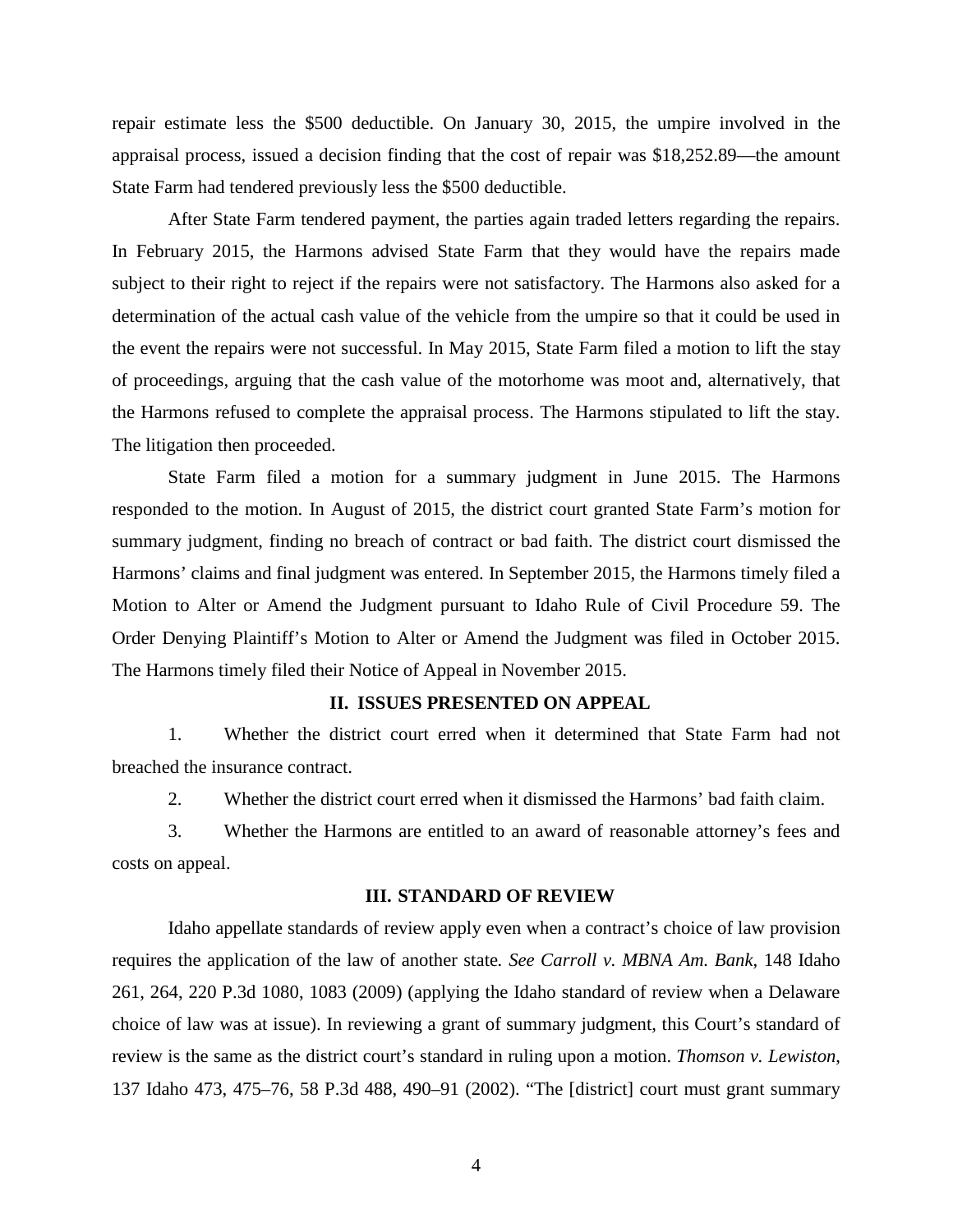judgment if the movant shows that there is no genuine dispute as to any material fact and the movant is entitled to judgment as a matter of law." I.R.C.P. 56(a). Courts will consider "pleadings, depositions, and admissions on file, together with the affidavits, if any." *Kiebert v. Goss*, 144 Idaho 225, 227, 159 P.3d 862, 864 (2007) (internal citations omitted). In making that determination, all facts are construed in the light most favorable to the non-moving party and all reasonable inferences that can be drawn from the record are to be drawn in favor of the nonmoving party. *Parks v. Safeco Ins. Co. of Illinois*, 160 Idaho 556, 561, 376 P.3d 760, 765 (2016). If there is no genuine issue of material fact, only a question of law remains, over which this Court exercises free review. *Kiebert*, 144 Idaho at 227, 159 P.3d at 864.

## **IV. ANALYSIS**

### **A. Alaska law governs the parties' dispute.**

State Farm insured the motorhome under Alaska Policy Form 9802A. There is a choice of law provision in the policy which states: "Without regard to choice of law rules, the law of the state of: Alaska will control . . . in the event of any disagreement as to the interpretation and application of any provision in this policy." This Court has previously ruled that the law of the state chosen by the parties to govern their contractual rights and duties will be applied. *See Ward v. Puregro Co.*, 128 Idaho 366, 369, 913 P.2d 582, 585 (1996) (quoting Restatement (Second) of Conflict of Laws § 187). The parties do not contest the application of Alaska law.

It should be noted that, ordinarily, the reasonable expectations doctrine would not be applicable to this case, except for the parties' choice of law provision. It is not the law in Idaho. This Court has held:

In declining to adopt the doctrine of reasonable expectations in Idaho, we follow the rationale of the dissenting opinion in *Corgatelli*. There, Justice Donaldson rejected an adoption of the doctrine of reasonable expectations and relied upon the traditional basic principles involved in construing contracts. Intent is to be determined from the language of the contract itself[] and in the absence of ambiguity, contracts for insurance must be construed as any other and understood in their plain, ordinary and proper sense, according to the meaning derived from the plain wording of the contract.

*Casey v. Highlands Ins. Co.*, 100 Idaho 505, 509, 600 P.2d 1387, 1391 (1979) (footnote omitted).

# **B. The district court erred when it determined that State Farm did not breach the insurance agreement.**

The district court found that State Farm did not breach the insurance agreement. The district court held that the policy required State Farm to pay the amount as determined by a bid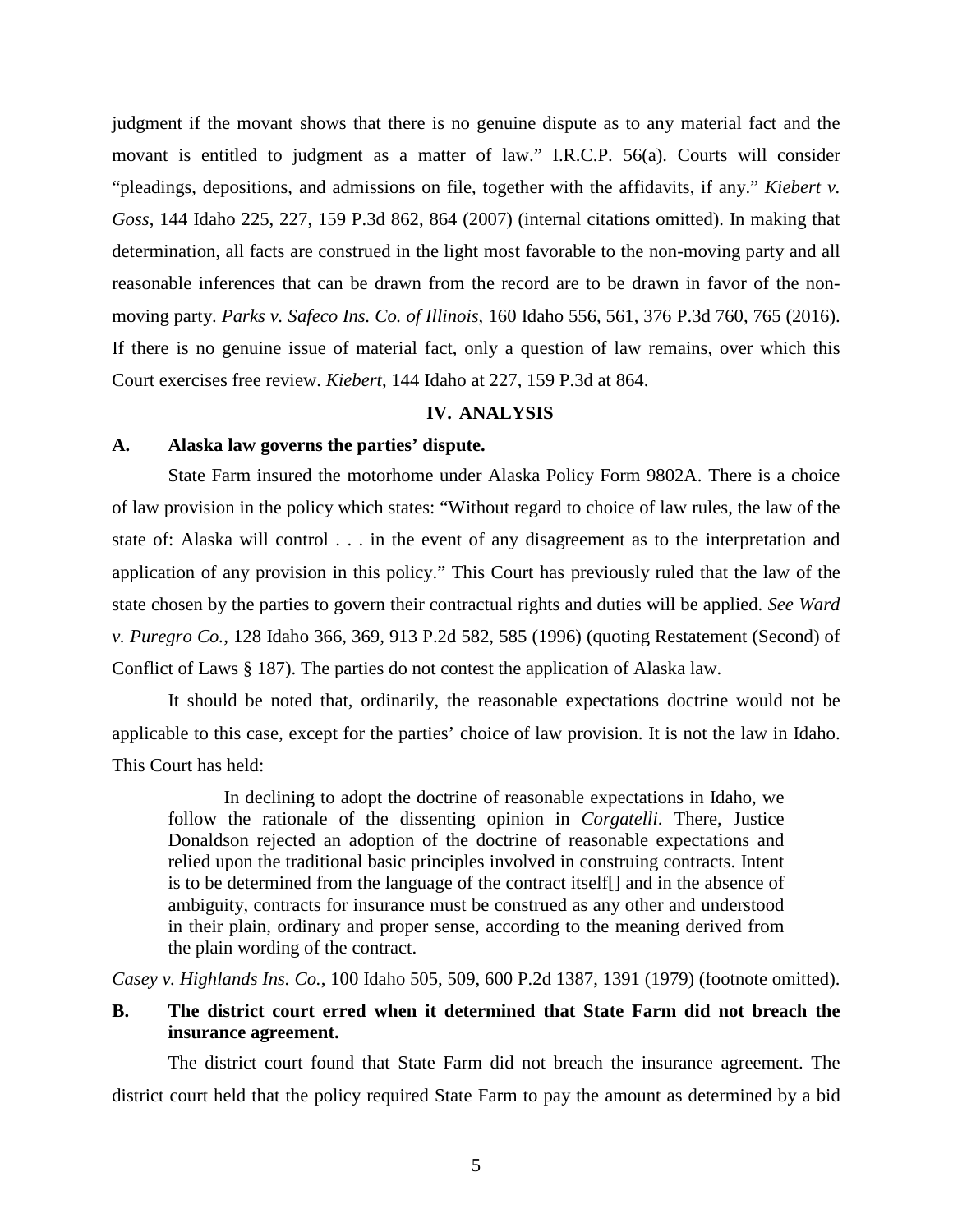or repair estimate that the company approves. The district court reasoned that State Farm approved the RVs Northwest estimate dated January 21, 2014, in the amount of \$18,491.36 and offered to pay this amount to the Harmons. The district court erred in its analysis of the policy.

In Alaska, the interpretation of an insurance contract is a question of law that is reviewed de novo. *Devine v. Great Divide Ins. Co.*, 350 P.3d 782, 786 (Alaska 2015). "Thus, 'the liability of an insurer and the extent of the loss under a policy of liability or indemnity insurance must be determined, measured, and limited by the terms of the contract.'" *Guin v. Ha*, 591 P.2d 1281, 1285 (Alaska 1979) (quoting 15 G. Couch, Cyclopedia of Insurance Law § 56:1 (2d ed. 1966)). "The purpose of contract interpretation is to ascertain and effectuate the reasonable expectations of the parties." *Stordahl v. Gov't Emp. Ins. Co.*, 564 P.2d 63, 65 (Alaska 1977). The Alaska Supreme Court has explained:

Interpretation of an insurance contract is a question of law that we review de novo, looking "to the language of the disputed policy provision, other provisions of the policy, and relevant extrinsic evidence." "[B]ecause of inequities in bargaining power, we construe coverage broadly and exclusions narrowly, in favor of insureds." *Insurance contracts are construed using the reasonable expectations doctrine, under which the "objectively reasonable expectations" of an insurance applicant about the terms of the insurance contract will be honored "even though painstaking study of the policy provisions would have negated those expectations.*" "To determine the parties' reasonable expectations, we examine (1) the language of the disputed policy provisions; (2) the language of other provisions in the same policy; (3) extrinsic evidence; and (4) case law interpreting similar provisions."

*Devine*, 350 P.3d at 786 (footnotes omitted and emphasis added).

It is important to begin the analysis of State Farm's obligations with the language of the insuring agreement in the comprehensive coverage portion of the policy. The policy stated: "*We* will pay for *loss*, except *loss caused by collision*, to a *covered vehicle.*" The policy defined the term "loss" as:

1. direct, sudden, and accidental damage to; or

2. total or partial theft of a *covered vehicle*. Loss does not include any reduction in the value of any *covered vehicle* after it has been repaired, as compared to its value before it was damaged.

The policy had a "loss settlement" provision which stated:

- 1. *We* have the right to choose to settle with *you* or the owner of the *covered vehicle* in one of the following ways:
	- a. Pay the cost to repair the *covered vehicle* minus any applicable deductible.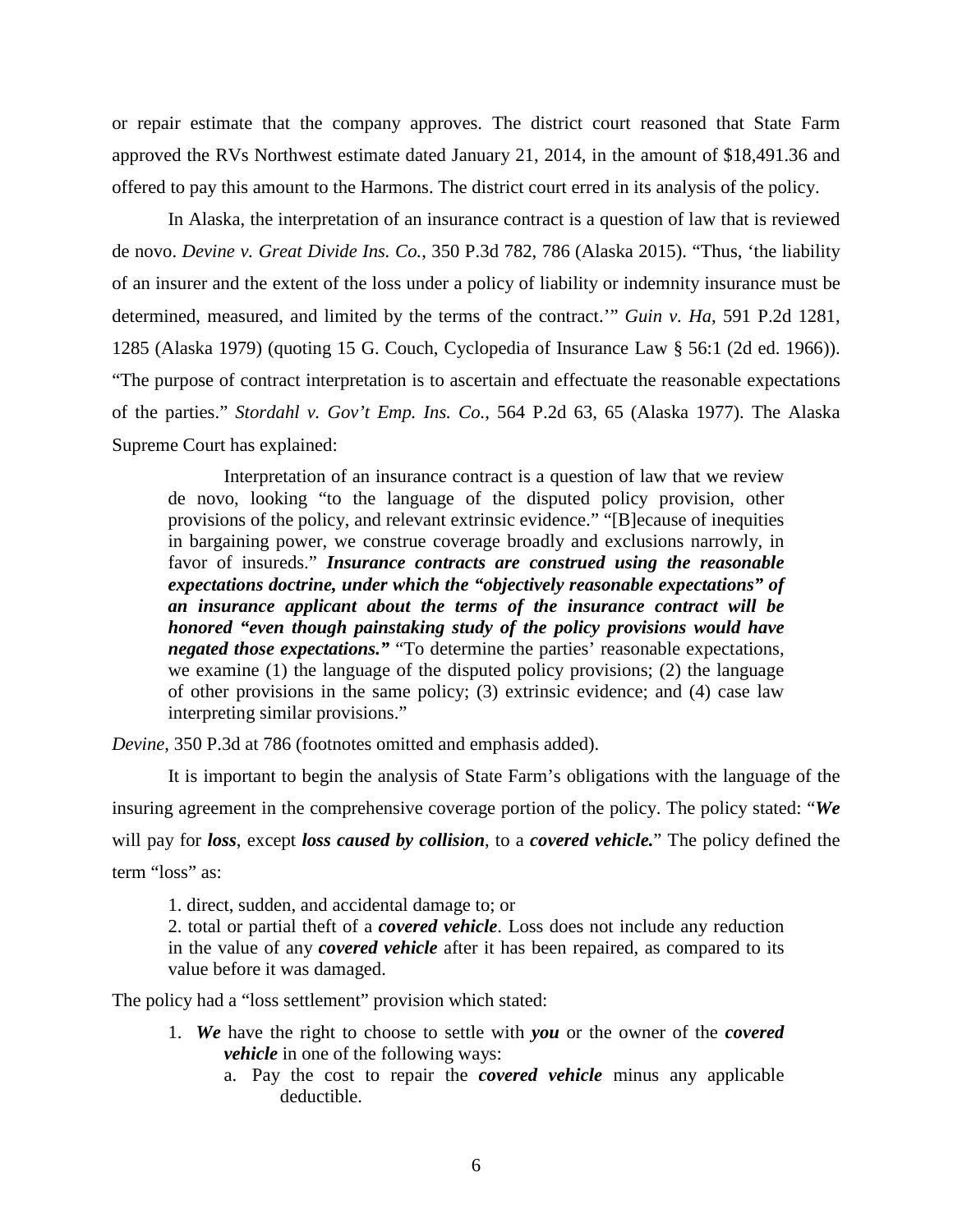- (1) *We* have the right to choose to settle with you or the owner of the *covered vehicle* in one of the following ways:
	- (a) The cost agreed to by both the owner of the covered vehicle and *us*;
	- (b) A bid or repair estimate approved by *us*; or
	- (c) A repair estimate that is written based upon or adjusted to:
		- (i) the prevailing competitive price;
		- (ii) the paintless dent repair price that is competitive in the market; or
		- (iii) a combination of (i) and (ii) above.

The prevailing competitive price means prices charged by a majority of the repair market in the area where the *covered vehicle* is to be repaired as determined by a survey made by *us*. If asked, *we* will identify some facilities that will perform the repairs at the prevailing competitive price. The estimate will include parts sufficient to restore the *covered vehicle* to its pre-loss condition.

b. Pay the actual cash value of the *covered vehicle* minus any applicable deduction.

The Harmons sustained a loss to their motorhome in the form of a partial theft. The issue to be determined is how to measure that loss. State Farm takes the position that the policy gave the insurer the sole discretion to determine how to pay the claim. State Farm argues that it had the choice to either: (a) pay the cost to repair the motorhome minus the deductible; or (b) pay the actual cash value of the motorhome. The company argues that since it has now paid the cost to repair the motorhome there was no breach of contract. State Farm's argument is unavailing.

. . . .

It is undisputed that a State Farm claim representative initially told the Harmons that the company would pay the actual cash value for the motorhome because the dash could not be repaired or replaced. Later the Harmons received a phone call from the same adjuster reversing course. Instead of paying the actual cash value of the vehicle, State Farm would pay the Harmons the cost to repair the vehicle even though the parties agreed that it could not be repaired and a replacement dash did not exist. On May 29, 2014, more than five months after the loss, State Farm sent the Harmons a written settlement offer confirming their conversation and stating:

The issue has been to get a replacement dash, to be able to complete the repairs to your motorhome. After much research by RV Northwest, *it appears there is not a replacement dash available, new or used*. I have spoke [sic] with several RV repair facilities myself. If a dash was available I was told the price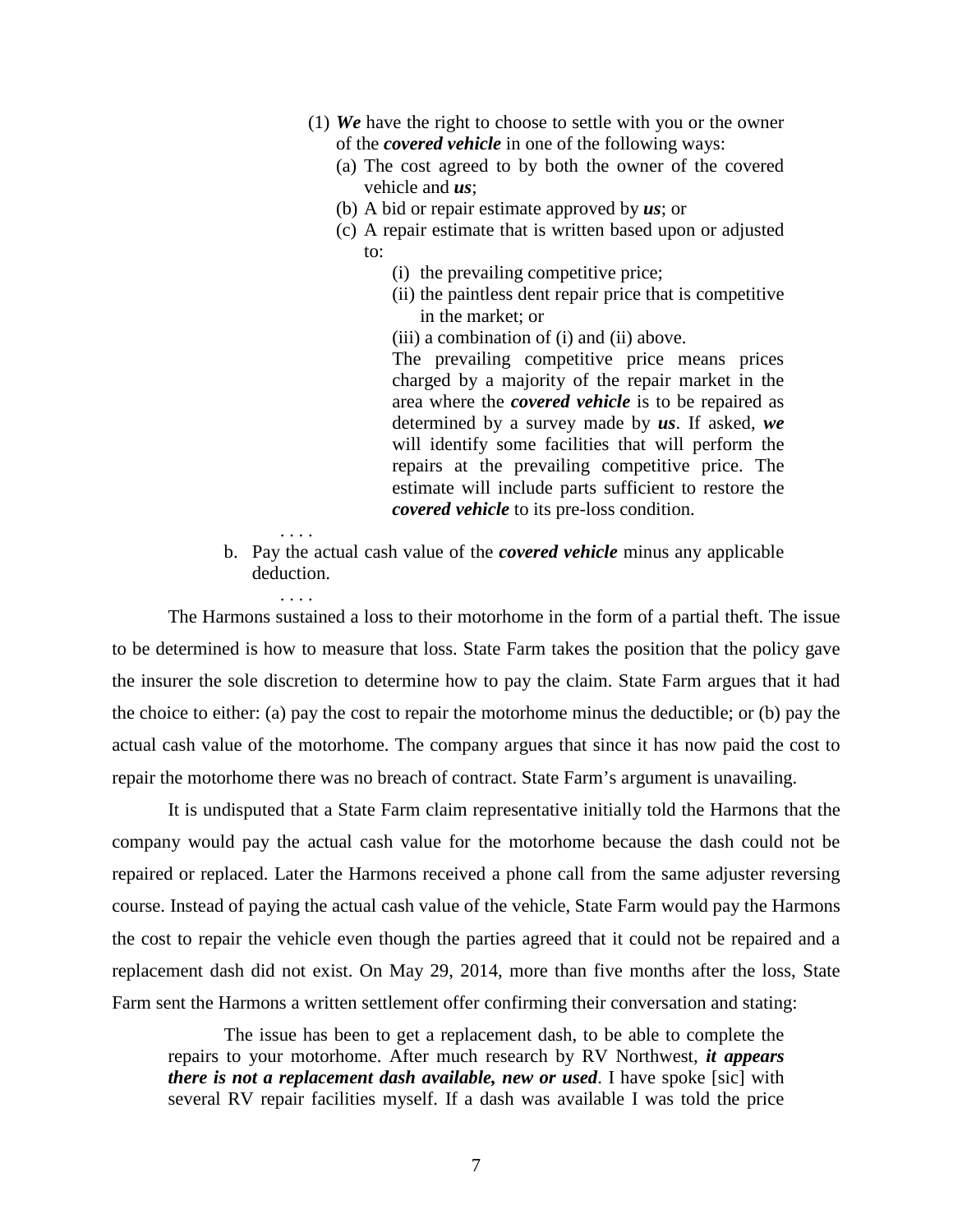would be in the \$2,000.00 range. I have taken the parts prices, labor prices, etc from the RV Northwest estimate and added \$2,000.00 for a dash. These figures total up to, [sic] \$18,491.36. I can write you a check for this amount. If there is any additional parts needed, additional labor, or parts increases, we will review them and handle it as a supplement.

The letter continues: "Your motorhome is not a total loss because of an obsolete part, or because a company goes out of business and parts are no longer available. *I am obligated to pay for what the part would cost if it was available.* In this case the estimate for a replacement dash was \$2,000.00." (Emphasis added).

The insurance agreement gave State Farm the option to "[p]ay the cost to repair the *covered vehicle* minus any applicable deductible" or to "[p]ay the actual cash value of the *covered vehicle* minus any applicable deduction." "The words 'repair' and 'replace' mean restoration to a condition substantially the same as that existing before the damage was sustained." *Great Texas Cnty. Mut. Ins. Co. v. Lewis*, 979 S.W.2d 72, 74 (Tex. App. 1998), *accord Repair*, Dictionary.com, http://www.dictionary.com/browse/repair (last visited Feb. 21, 2017) (stating the word "repair" means "to restore to a good or sound condition after decay or damage; mend: to repair a motor"). The cost of making a hypothetical repair is not the cost of restoring the motorhome to substantially the same condition as before the damage was sustained. There is nothing in the policy stating that if a necessary part is no longer available, then State Farm only needs to pay the amount that a repair would cost had the necessary replacement part existed. By making that assertion, State Farm misrepresented the terms of the policy to its insured in order to lessen the amount that it would pay for the loss.

The district court found that the only option the Harmons had after receiving the May 29, 2014 settlement offer was to initiate an appraisal process set forth in the policy. The appraisal provision states in relevant part: "If the owner of the *covered vehicle* or *you* fail to agree with us on the cost to repair the *covered vehicle* or the actual cash value of the *covered vehicle*, it shall be decided by an appraisal upon written demand by the owner of the *covered vehicle*, *you*, or *us*." We disagree with the district court's interpretation of the appraisal process requirement. The Harmons filed suit approximately three weeks after receiving State Farm's May 29, 2014 settlement offer. At that point in time the parties had a dispute over State Farm's interpretation of the policy, not the cost of the repair. This means that the appraisal process was not actually required, and the Harmons' decision to file suit was not unreasonable.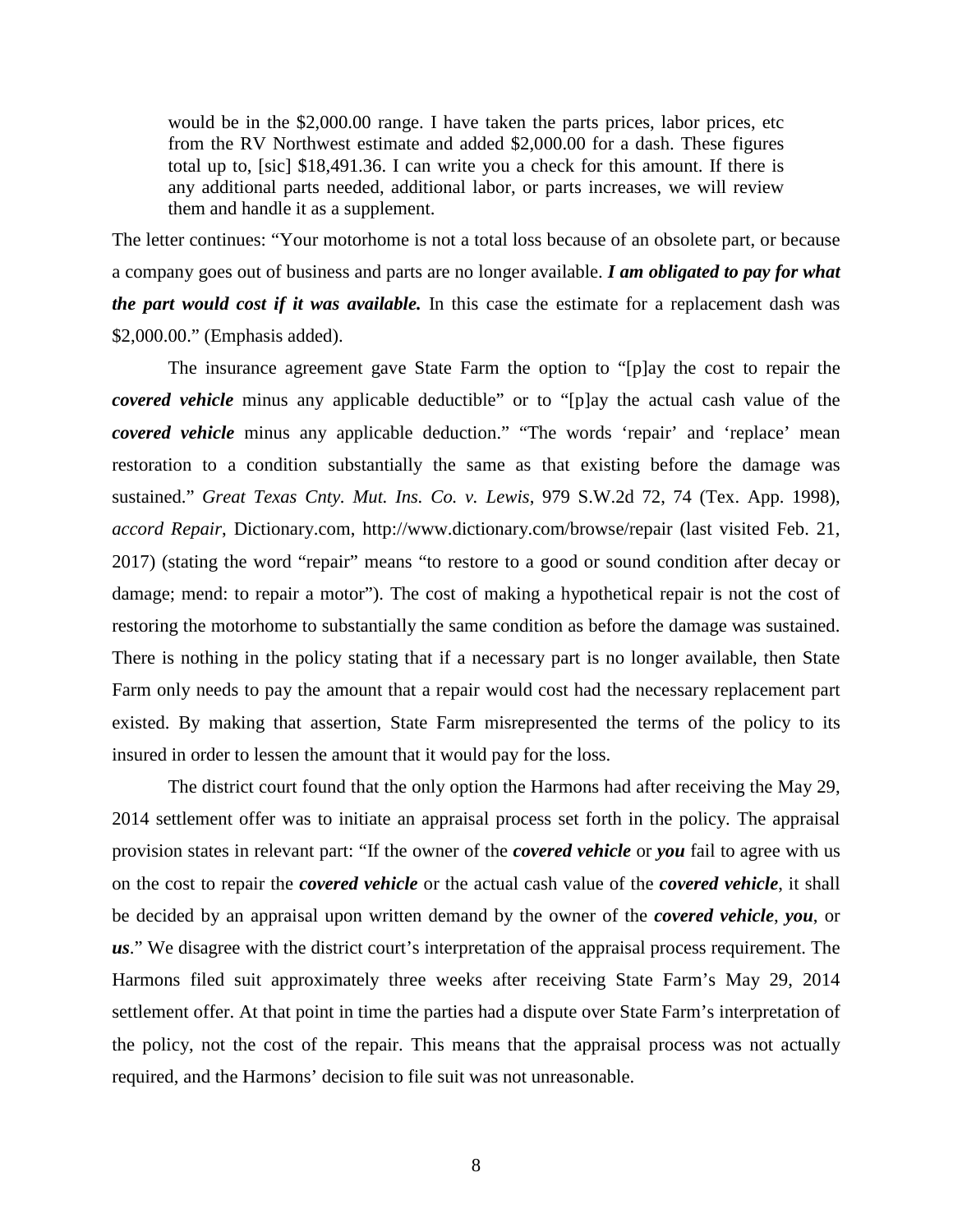The case continued and proceeded through the appraisal process. During the process, the parties discovered that the dash could be repaired. State Farm paid \$18,252.90 to the Harmons before the appraisal umpire issued his decision. The umpire decided that the cost to repair all damages was in fact \$18,252.90, less the \$500 deductible. At this point, State Farm has satisfied its contractual monetary obligation to the Harmons by paying for the cost of repair. The dissent argues that this late payment is a mere delay in the loss settlement negotiations, and it releases State Farm from the original breach. We do not agree.

While State Farm has satisfied its obligation to pay for the loss to the motorhome, a breach of contract still occurred and may be the basis of a claim for bad faith. State Farm's eventual payment of the contractual obligation cannot erase the original breach which prompted the filing of this lawsuit. The district court erred when it held that State Farm did not breach the insurance agreement. We hold that State Farm breached the agreement when it failed to pay the actual cash value of the motorhome on May 29, 2014.

# **C. The district court erred when it dismissed the Harmons' bad faith claim based on its erroneous conclusion that State Farm had not breached the insurance agreement.**

The district court dismissed the Harmon's bad faith claim on summary judgment based upon the erroneous legal conclusion that State Farm had not breached the insurance agreement. However, as stated above, this Court finds that State Farm did, in fact, breach the insurance agreement. Therefore, the bad faith claim must be substantively reviewed.

Alaska has adopted the independent tort of bad faith in first-party cases and has used the accompanying objective standard from the well-known *Anderson* case:

The tort of bad faith can be alleged only if the facts pleaded would, on the basis of an objective standard, show the absence of a reasonable basis for denying the claim, i.e., would a reasonable insurer under the circumstances have denied or delayed payment of the claim under the facts and circumstances.

*Hillman v. Nationwide Mut. Fire Ins. Co.*, 855 P.2d 1321, 1323–24 (Alaska 1993) (quoting *Anderson v. Cont'l Ins. Co.*, 271 N.W.2d 368, 376–77 (Wis. 1978)). To prove bad faith in Alaska, a plaintiff must establish "the absence of a reasonable basis for denying benefits of the policy and the defendant's knowledge or reckless disregard of the lack of a reasonable basis for denying the claim." *Hillman*, 855 P.2d at 1324 (quoting *Anderson*, 271 N.W.2d at 376–77). But "an insurance company may still challenge claims which are fairly debatable." *Hillman*, 855 P.2d at 1324 (quoting *Noble v. Nat'l Am. Life Ins. Co.*, 624 P.2d 866, 868 (Ariz. 1981)). The Alaska Supreme Court has looked to and quoted Idaho bad faith law, including the seminal case of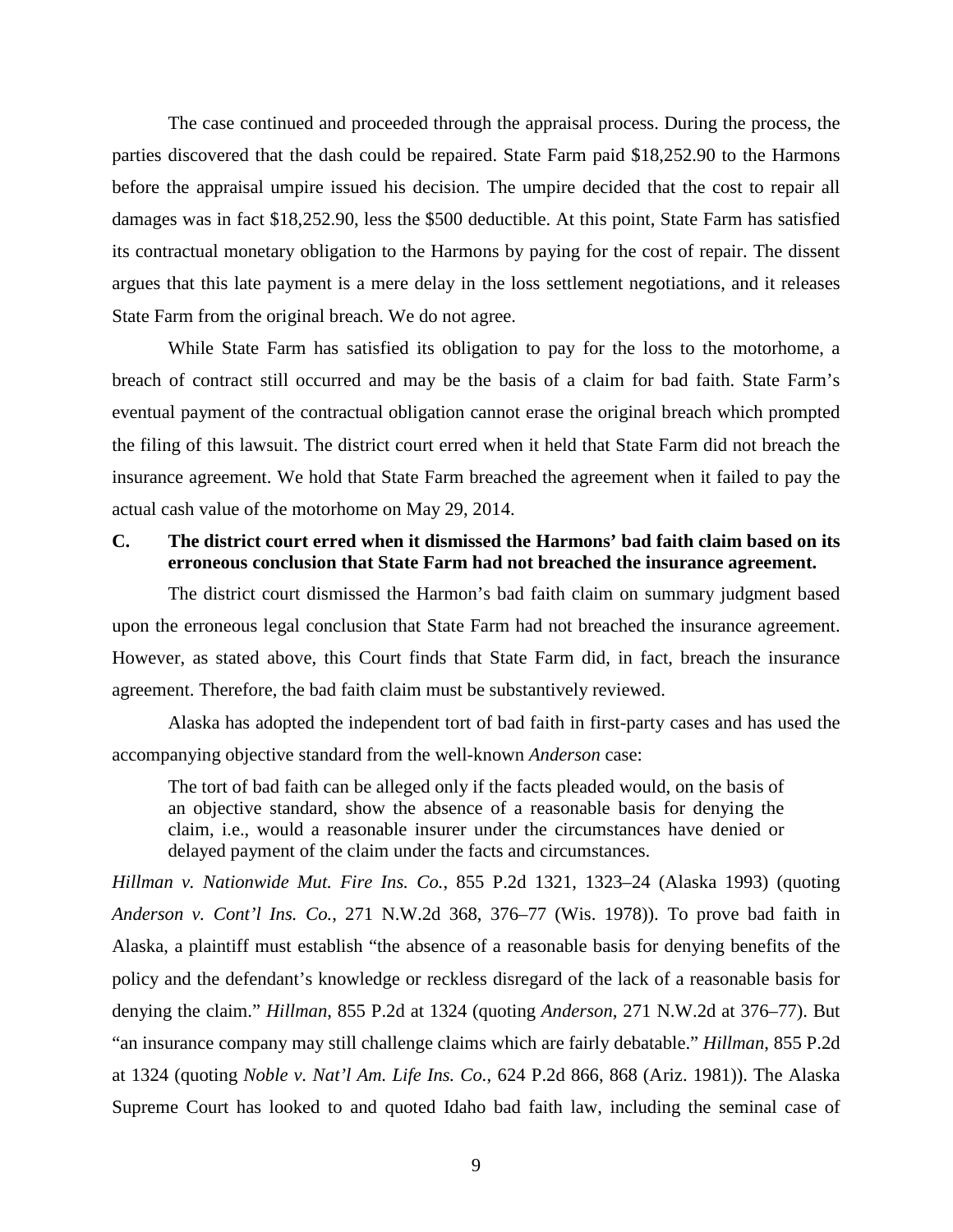*White v. Unigard Mutual Ins. Co.*, 112 Idaho 94, 730 P.2d 1014 (1986). *See State Farm Fire & Cas. Co. v. Nicholson*, 777 P.2d 1152, 1156 (Alaska 1989) (*citing Unigard*, 112 Idaho at 97–98, 730 P.2d at 1017–18).

In order for a first-party insured to recover on a bad faith claim, the insured must show: "1) the insurer intentionally and unreasonably denied or withheld payment; 2) the claim was not fairly debatable; 3) the denial or failure to pay was not the result of a good faith mistake; and 4) the resulting harm is not fully compensable by contract damages." *Parks v. Safeco Ins. Co. of Illinois*, 160 Idaho 556, 562, 376 P.3d 760, 766 (2016) (quoting *Robinson v. State Farm Mut. Auto. Ins. Co*., 137 Idaho 173, 176, 45 P.3d 829, 832 (2002)). "Although the tort of bad faith is not a breach of contract claim, to find that the insurer committed bad faith there must also have been a duty under the contract that was breached." *Id*.

"In *Unigard*, this Court held that a party claiming extra-contractual damages for insurance bad faith must either prove that the insurer has 'intentionally and unreasonably' denied or delayed payment, provided the other elements are met." *Weinstein v. Prudential Prop. and Cas. Inc. Co.*, 149 Idaho 299, 348, 233 P.3d 1221, 1270 (2010) (citing *Unigard*, 112 Idaho at 100, 730 P.2d at 1020). "[T]his Court extended liability for insurance bad-faith to negligent delays or denials of insurance." *Id*. (*citing Reynolds v. Am. Hardware Mut. Ins. Co.*, 115 Idaho 362, 365, 766 P.2d 1243, 1246 (1988)).

In the present case, we hold that a duty under the contract was breached when State Farm refused to pay the actual cash value of the motorhome on May 29, 2014. Payment does not cure the breach and does not erase bad faith at the time of the breach. The question before the district court is whether State Farm acted in bad faith and whether the Harmons suffered any extracontractual damages. The dissent contends that the Harmons' claim is nothing but an attempt to squeeze money out of State Farm. The Harmons' bad faith claim was dismissed on summary judgment without any analysis of whether the Harmons sustained any extra-contractual damages. The district court or a jury will have to resolve whether the Harmons are entitled to any additional compensation.

Turning to the final issue, a party will only be awarded attorney's fees if it prevails on the claim. *Tobeluk v. Lind*, 589 P.2d 873, 877–78 (Alaska 1979); *see also Eighteen Mile Ranch, LLC v. Nord Excavating & Paving, Inc.*, 141 Idaho 716, 718–19, 117 P.3d 130, 132–33 (2005). At this time, the case is remanded for further proceedings on the bad faith claim. It is not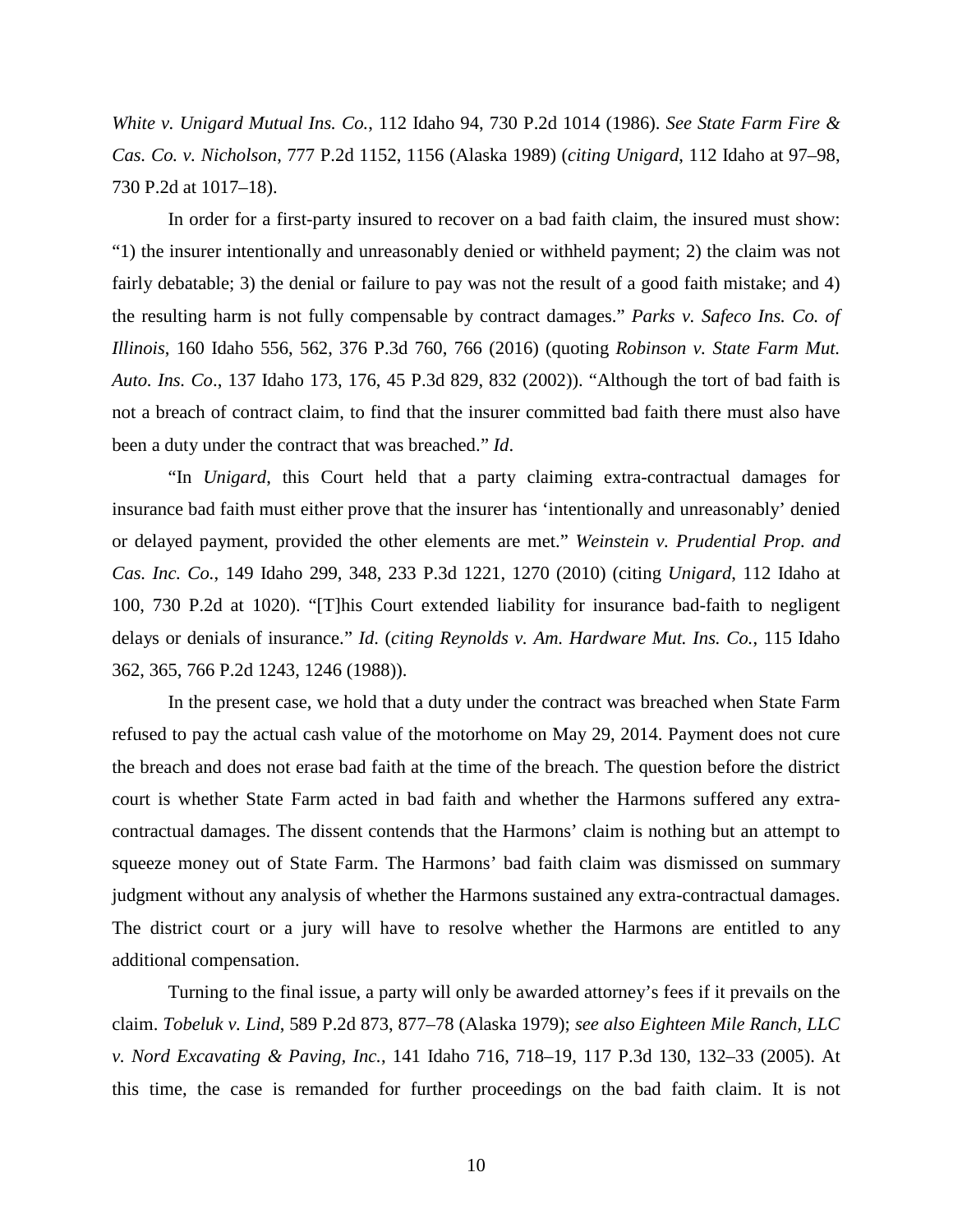appropriate to decide attorney's fees prematurely. *See Estate of Holland v. Metro. Prop. and Cas. Ins. Co.*, 153 Idaho 94, 101, 279 P.3d 80, 87 (2012) (explaining that the district court must make preliminary determinations on the merits before determining attorney's fees). Attorney's fees shall be determined by the district court upon remand.

### **V. CONCLUSION**

We reverse the decision of the district court and remand this case for further proceedings with regard to the bad faith claim, as well as attorney's fees. Costs to Appellant.

### Chief Justice BURDICK, and Justices EISMANN and HORTON CONCUR.

# JONES, J. dissenting:

 $\overline{a}$ 

I respectfully dissent from the majority's holding that State Farm breached the policy when it offered to pay the cost to repair the vehicle on May 29, 2014. The Harmons disagreed with the amount State Farm offered to repair the vehicle, but instead of submitting the issue to the appraisal process, per the terms of the policy, they sued State Farm. Eventually, the appraisal process was initiated and the dispute was settled, albeit after the unnecessary delay caused by the Harmons' lawsuit.

It is important to contextualize this appeal. The Harmons' insurance claim has been settled. They accepted \$18,252.90, less the \$500 deductible, as the cost of repair. Indeed, the majority admits that "State Farm has satisfied its contractual monetary obligation to the Harmons by paying for the cost of repair." The Harmons cannot, at this point, reasonably argue that they are entitled to the actual cash value of the vehicle because they have already sold the vehicle.<sup>[1](#page-10-0)</sup> This frivolous appeal is merely an attempt by the Harmons to squeeze State Farm for more money.

Unsurprisingly, the majority's recitation of the facts is tailored to support its erroneous conclusion. Consequently, I feel obligated to recount the facts in an evenhanded manner. On December 22, 2013, State Farm received the Harmons' initial claim. On January 21, 2014, the Harmons submitted two drastically different repair estimates, one for over \$184,000 and the other for \$18,491.36. Within the month, State Farm responded that it would consider the vehicle

<span id="page-10-0"></span><sup>&</sup>lt;sup>1</sup> The policy provides that if State Farm were to pay the Harmons the actual cash value of the vehicle, "The damaged" *covered vehicle* must be given to [State Farm] in exchange for [State Farm's] payment . . . ." (Emphasis in original).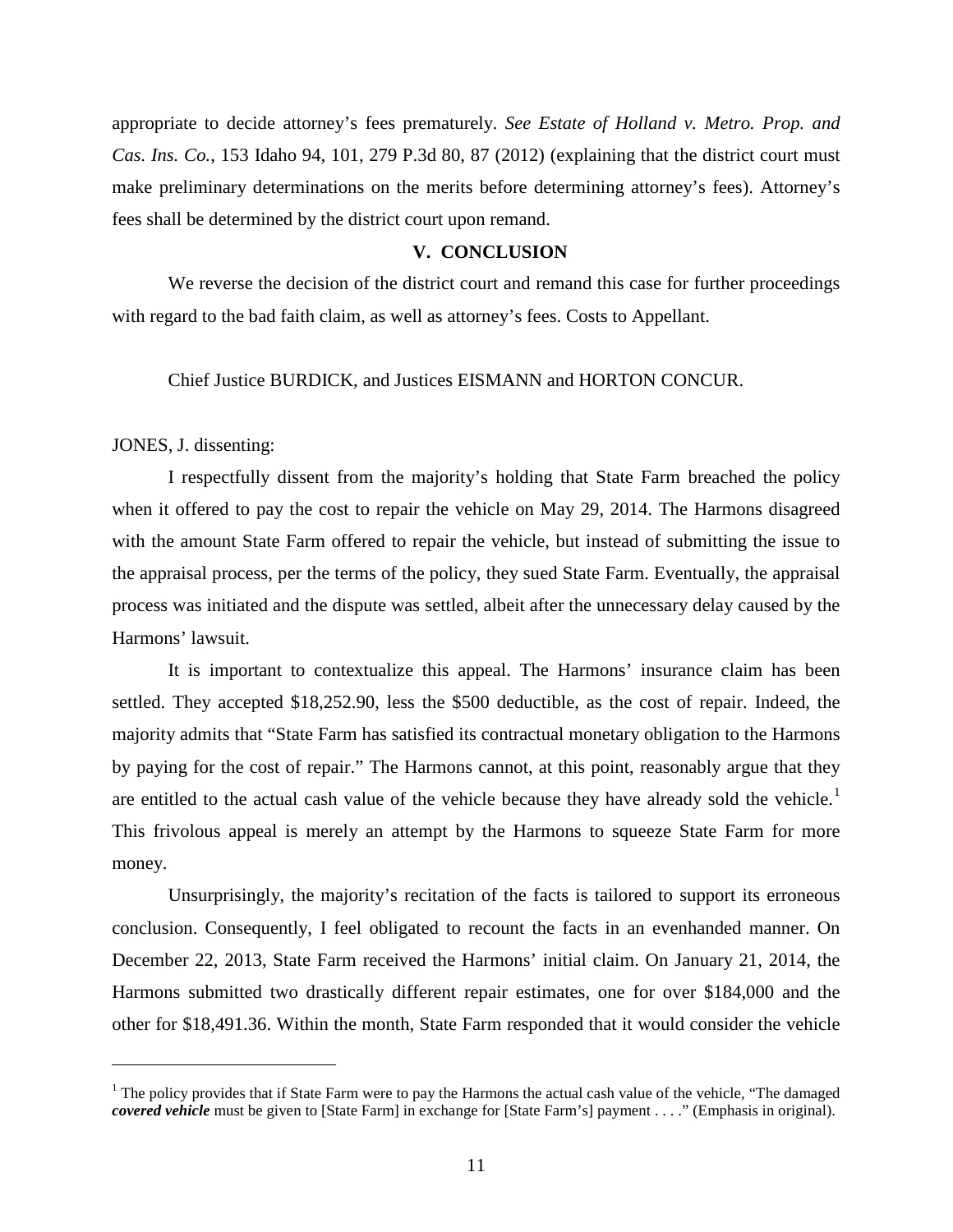totaled; however, a few months later, State Farm indicated that it would pay the \$18,491.36 estimate previously submitted by the Harmons. Three weeks later, the Harmons ended the cordial loss settlement negotiation process by initiating the underlying lawsuit. On July 21, 2014, State Farm filed an answer and a motion to stay the proceedings in order to initiate the appraisal process, as required by the policy. On August 12, 2014, the Harmons filed an objection to State Farm's motion to stay. That same day, State Farm offered to pay the Harmons the actual cash value of the vehicle; essentially offering the Harmons an opportunity to end the controversy. The Harmons rejected State Farm's offer. On August 22, 2014, the parties stipulated to stay the proceedings and begin the appraisal process. The parties exchanged letters and agreed on the scope of the appraisal. On October 27, 2014, State Farm sent the Harmons a letter with two appraisals, one to repair the existing dash, and the other to replace the existing dash with a newly discovered part. On October 30, 2014, the Harmons acknowledged the receipt of State Farm's letter, but did not indicate that they had decided as to how they would proceed. Finally, on November 10, 2014, the Harmons decided to have the dash repaired. State Farm tendered payment eleven days later.

Under the plain language of the insurance policy, State Farm had the choice to either repair the vehicle or pay the actual cash value of the vehicle.

- 1. *We* have the right to choose to settle with *you* or the owner of the *covered vehicle* in one of the following ways:
	- a. Pay the cost to repair the *covered vehicle* minus any applicable deductible.
		- (1) *We* have the right to choose one of the following to determine the cost to repair the *covered vehicle:* 
			- (a) The cost agreed to by both the owner of the *covered vehicle* and *us*;
			- (b) A bid or repair estimate approved by *us*; or
			- (c) A repair estimate that is written based upon or adjusted to:
				- (i) The prevailing competitive price;
				- (ii) The paintless dent repair price that is competitive in the market; or
				- (iii) A combination of (i) and (ii) above.

. . .

. . . b. Pay the actual cash value of the *covered vehicle* minus any applicable deductible. The damaged *covered vehicle* must be given to *us* in exchange for *our* payment, unless *we* agree that the owner may keep it. If the owner keeps the *covered vehicle*, then *our* payment will be reduced by the value of the *covered vehicle* after the *loss*; or

12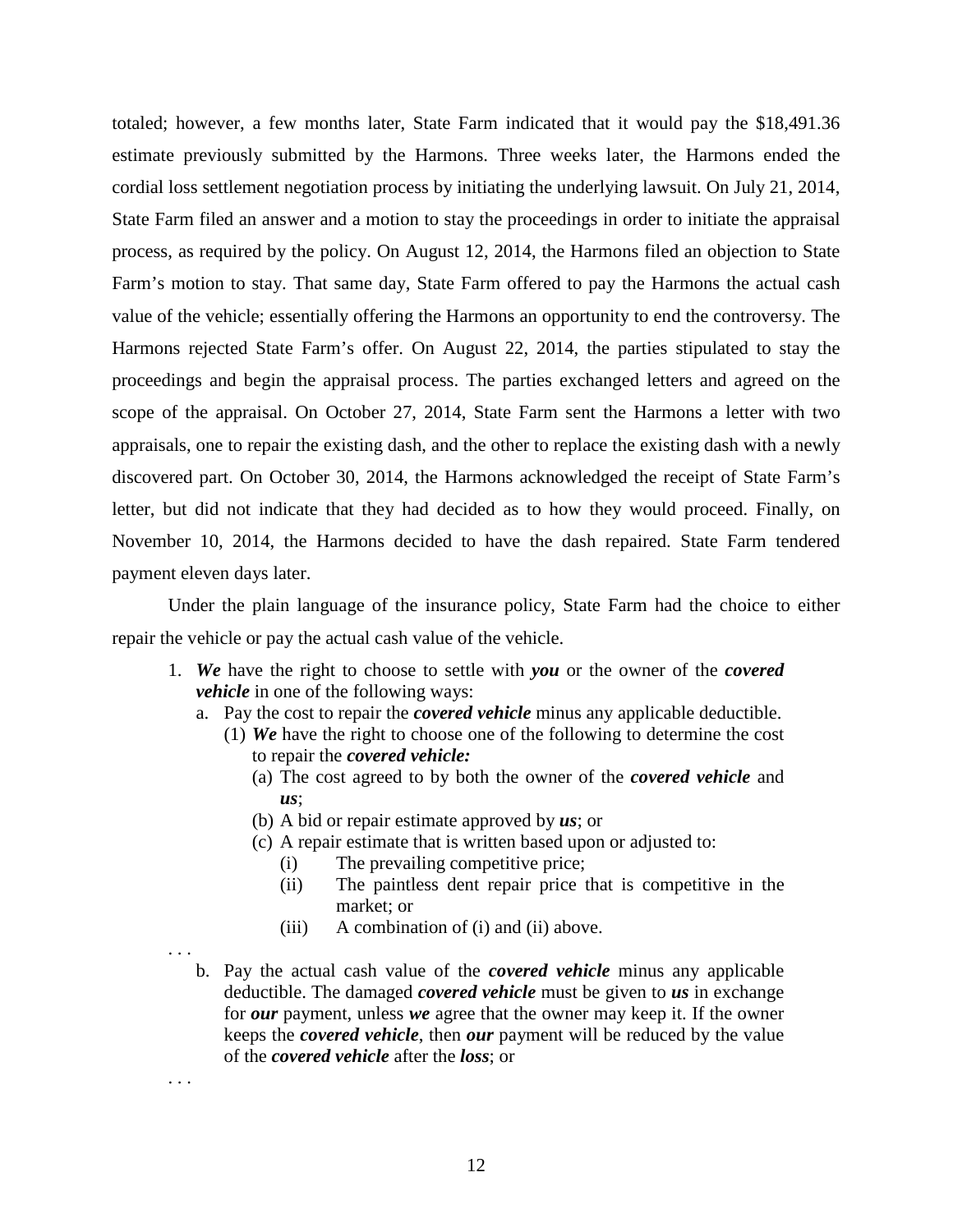If the owner of the *covered vehicle* or *you* fail to agree with *us* on the cost to repair the *covered vehicle* or the actual cash value of the *covered vehicle*, it shall be decided by an appraisal upon written demand by the owner of the *covered vehicle*, *you*, or *us*.

(Emphasis in original).

State Farm's May 29, 2014 offer complied with subsection (1)(b) of the policy. As the foregoing demonstrates, if State Farm chose to repair the vehicle, it could do so by, *inter alia*, paying a bid or repair estimate approved by only State Farm. The estimate submitted by the Harmons provided a cost of repair of \$18,491.36, which is precisely the amount State Farm offered in its May 29, 2014 letter. Per the terms of the policy, if the Harmons disagreed with the amount of the offer, they were required to submit the issue to the appraisal process. The Harmons ignored the policy and filed the underlying lawsuit.

As an aside, I disagree with the majority's conclusion that the appraisal process was not required. The majority posits that the appraisal process was not triggered by State Farm's May 29, 2014 offer because "At that point in time the parties had a dispute over State Farm's interpretation of the policy, not the cost of repair." This is plainly incorrect because the policy allows State Farm to make an offer to repair based on an approved estimate, which is what State Farm did in its May 29, 2014 letter. The Harmons did not disagree with State Farm's interpretation of the policy, *i.e.*, the fact that State Farm made an offer to repair the vehicle; rather, the Harmons disagreed with the amount State Farm offered to repair the vehicle. This is precisely the situation that the appraisal process was designed to address: "If the owner of the *covered vehicle* or *you* fail to agree with *us* on the cost to repair . . . it shall be decided by an appraisal . . . ." (Emphasis in original). Surely, the majority's conclusion that the appraisal process was not required is an attempt to rationalize the Harmons' unreasonable lawsuit.

The majority concludes that on May 29, 2014, State Farm breached the policy by unreasonably offering \$18,491.36 instead of the actual cash value of the vehicle. I am baffled by this conclusion for two reasons. First, the policy clearly states that State Farm may repair the vehicle by paying a repair estimate approved by only State Farm. State Farm complied with the policy by offering to pay \$18,491.36 to repair the vehicle. Second, the majority's conclusion that State Farm breached the policy by failing to offer the actual cash value of the vehicle is plainly incompatible with its acknowledgement that "[i]t is undisputed that State Farm again offered to pay the Harmons what it estimated to be the actual cash value of the motorhome while the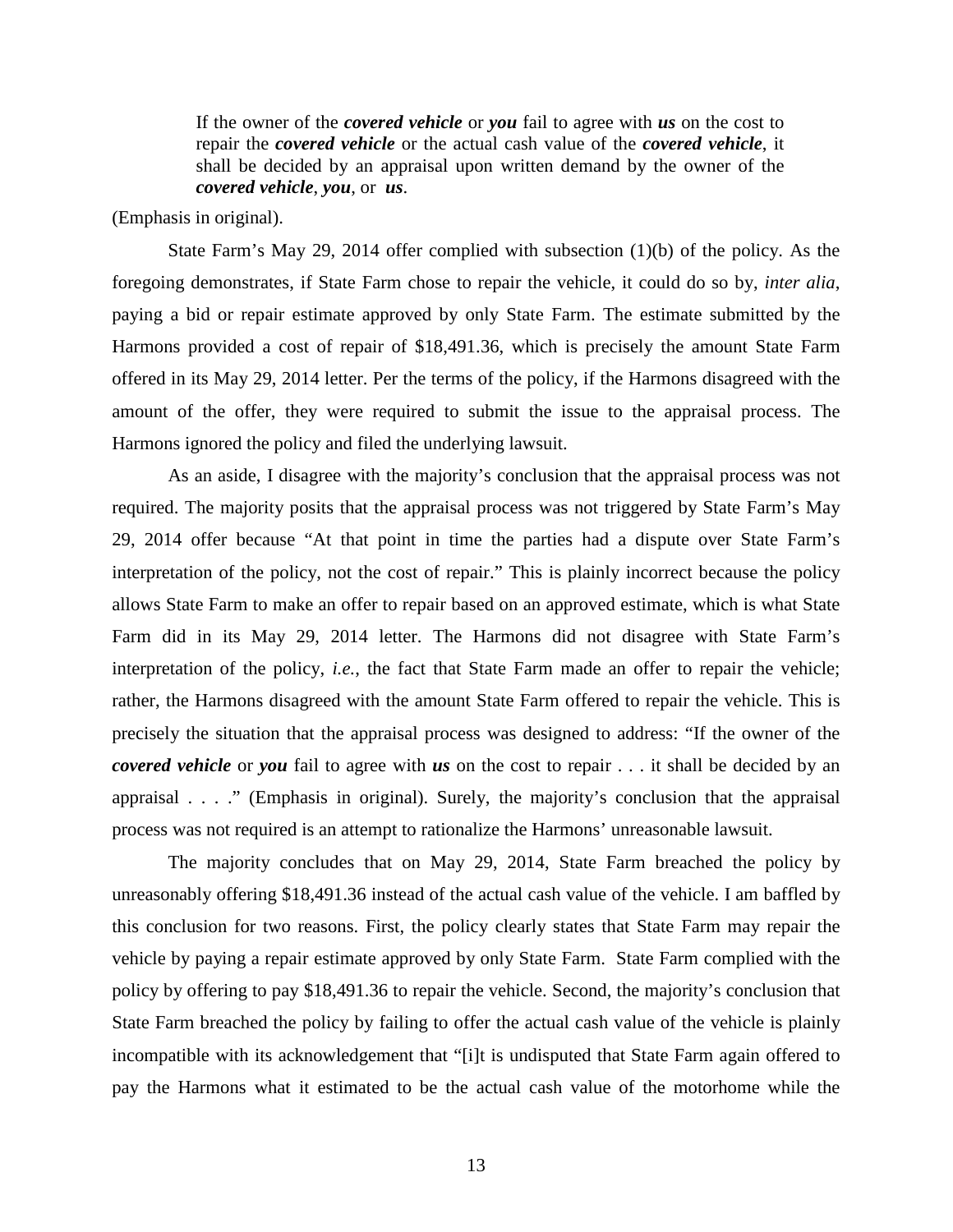motion to stay proceedings was pending." I concede that State Farm offered the Harmons the actual cash value of the vehicle late in the process, but both parties caused delays and the policy does not impose specific time constraints. Moreover, delays should be expected in loss settlement negotiations; especially in this case given that the replacement dash was no longer manufactured. Nonetheless, the majority takes issue with State Farm's delay, but overlooks similar delays by the Harmons.

A possible explanation for the majority's erroneous conclusion is that it interpreted Alaska's reasonable expectations doctrine as a license to disregard the plain language of the policy and rule in favor of the sympathetic insureds. As mentioned by the majority, Alaska's reasonable expectations doctrine instructs us to honor the Harmons' "objectively reasonable expectations . . . even though painstaking study of the policy would negate those expectations." *Devine v. Great Divide Ins. Co.*, 350 P.3d 782, 786 (Alaska 2015) *reh'g denied*, 350 P.3d 782 (Alaska 2015). The majority emphasized the foregoing, and seemingly glanced over the subsequent instruction, which provides: "To determine the parties' reasonable expectations, we examine **(1) the language of the disputed policy provisions;** (2) the language of other provisions in the same policy; (3) extrinsic evidence; and (4) case law interpreting similar provisions." *Id.* (Emphasis added). The language of the policy cannot simply be disregarded. Indeed, in two cases cited by the majority, the Alaska Supreme Court analyzed the language of the respective policies and ruled in favor of each insurance company, despite the alleged expectations of each insured. *See*, *Devine*, 350 P.3d 782 (Alaska 2015); *Stordahl v. Government Emp. Ins. Co.*, 564 P.2d 63 (Alaska 1977). Here, the policy's language is simple and straightforward: State Farm may repair the vehicle by paying "[a] bid or repair estimate approved by [State Farm]." No painstaking study is necessary to understand State Farm's responsibility, nor is a painstaking analysis necessary to conclude that State Farm fulfilled its responsibility.

The bottom line is that State Farm's May 29, 2014 letter did not amount to a breach of the policy; rather, it was a loss settlement offer in response to two drastically different repair estimates submitted by the Harmons. Based on my experience, which includes over thirty years of practicing insurance law, insureds and insurers generally exchange a series of demands and offers in loss settlement negotiations. State Farm's May 29, 2014 offer complied with the policy, but understandably, the Harmons expected more. The appropriate response by the Harmons would have been to make a counter offer, or refuse State Farm's offer and initiate the appraisal